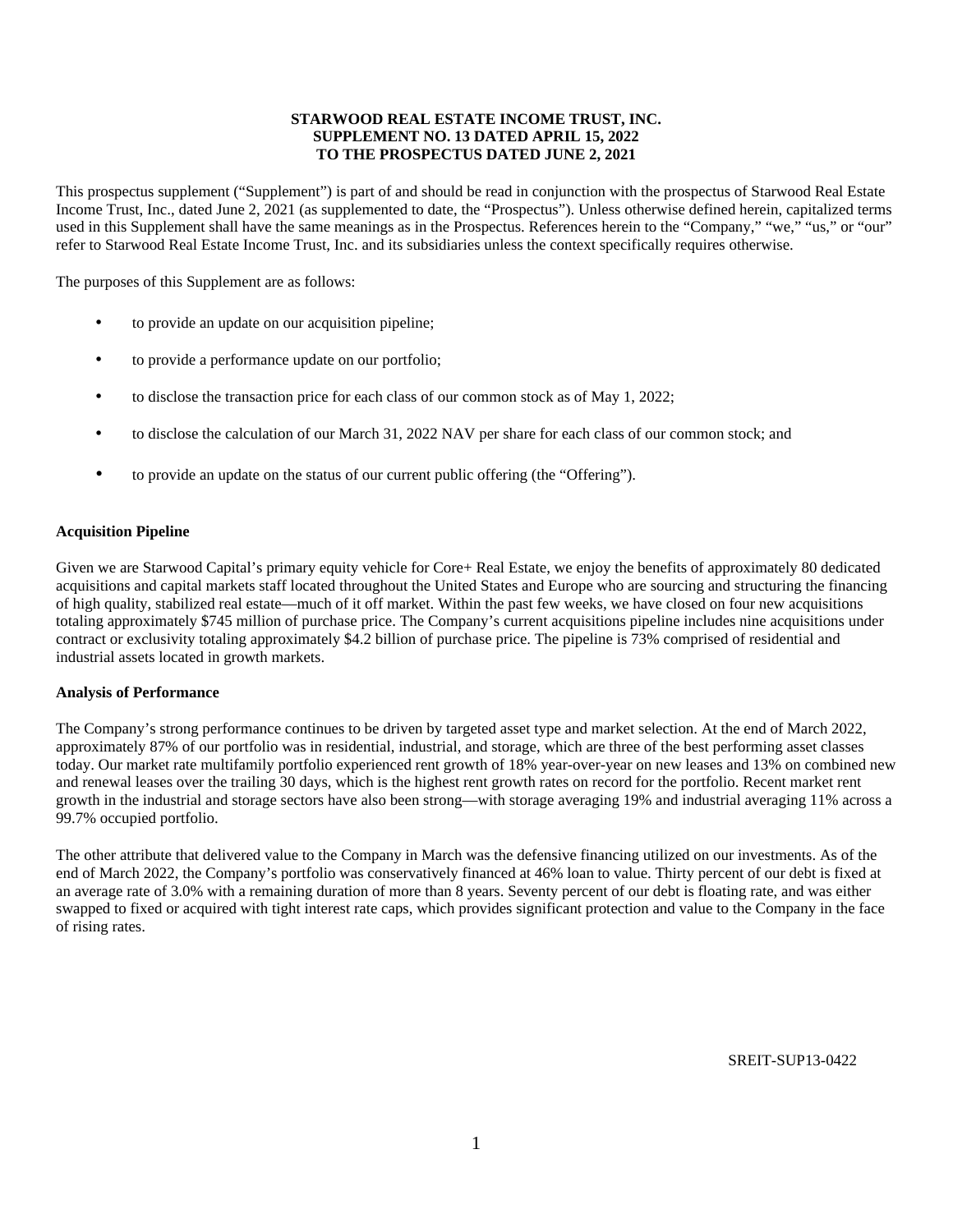## **May 1, 2022 Transaction Price**

The transaction price for each share class of our common stock for subscriptions accepted as of May 1, 2022 (and repurchases as of April 30, 2022) is as follows:

|         |   | <b>Transaction Price</b> |  |  |  |
|---------|---|--------------------------|--|--|--|
|         |   | (per share)              |  |  |  |
| Class S | Φ | 27.22                    |  |  |  |
| Class T |   | 27.19                    |  |  |  |
| Class D | Φ | 26.79                    |  |  |  |
| Class I |   | 27.06                    |  |  |  |

The May 1, 2022 transaction price for each of our share classes is equal to such class's NAV per share as of March 31, 2022. A detailed presentation of the NAV per share is set forth below. The purchase price of our common stock for each share class equals the transaction price of such class, plus applicable upfront selling commissions and dealer manager fees.

### **March 31, 2022 NAV Per Share**

 $\overline{a}$ 

NAV per share is calculated in accordance with the valuation guidelines that have been approved by our board of directors. Our NAV per share, which is updated as of the last calendar day of each month, is posted on our website at *www.starwoodNAV.reit.* Please refer to "Net Asset Value Calculation and Valuation Guidelines" in the Prospectus for information on how our NAV is determined. The Advisor is ultimately responsible for determining our NAV. All of our property investments are appraised annually by third party appraisal firms in accordance with our valuation guidelines and such appraisals are reviewed by our independent valuation advisor. We have included a breakdown of the components of total NAV and NAV per share as of March 31, 2022 along with the immediately preceding month.

Our total NAV presented in the following tables includes the NAV of our Class S, Class T, Class D, and Class I common shares, as well as partnership interests of the Operating Partnership held by parties other than the Company. The following table provides a breakdown of the major components of our NAV as of March 31, 2022 (\$ and shares/units in thousands):

| <b>Components of NAV</b>                              | <b>March 31, 2022</b> |
|-------------------------------------------------------|-----------------------|
| Investments in real estate                            | \$<br>20, 177, 644    |
| Investments in real estate debt                       | 1,031,340             |
| Cash and cash equivalents                             | 1,506,939             |
| Restricted cash                                       | 662,445               |
| Other assets                                          | 893,295               |
| Debt obligations                                      | (11, 288, 225)        |
| Secured financings on investments in real estate debt | (260,697)             |
| Subscriptions received in advance                     | (500, 014)            |
| Other liabilities                                     | (284,771)             |
| Performance participation accrual                     | (87, 126)             |
| Management fee payable                                | (12,378)              |
| Accrued stockholder servicing fees <sup>(1)</sup>     | (3,888)               |
| Minority interest                                     | (96,082)              |
| Net asset value                                       | 11,738,482            |
| Number of outstanding shares/units                    | 432.923               |

<sup>(1)</sup> Stockholder servicing fees only apply to Class S, Class T and Class D shares. For purposes of NAV we recognize the stockholder servicing fee as a reduction of NAV on a monthly basis. Under accounting principles generally accepted in the United States of America ("GAAP"), we accrue the full cost of the stockholder servicing fee as an offering cost at the time we sell Class S, Class T and Class D shares. As of March 31, 2022, we have accrued under GAAP \$365.6 million of stockholder servicing fees payable to the Dealer Manager related to the Class S, Class T and Class D shares sold.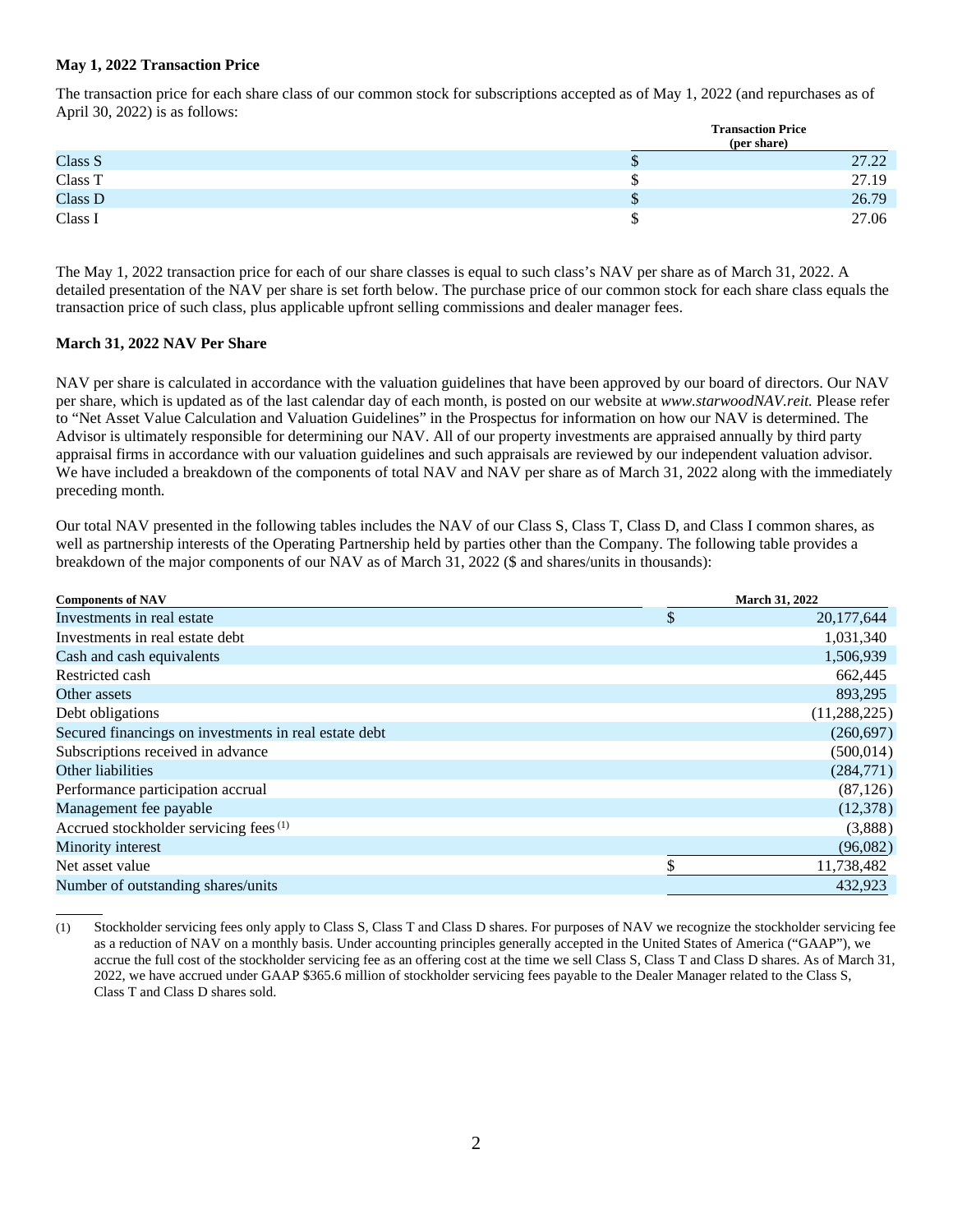The following table provides a breakdown of our total NAV and NAV per share, by share class, as of March 31, 2022 (\$ and shares/units in thousands, except per share/unit data):

|                                         |  |                                 |  |                                 |  |                                 |  | <b>Third-party</b><br><b>Operating</b> |                            |              |
|-----------------------------------------|--|---------------------------------|--|---------------------------------|--|---------------------------------|--|----------------------------------------|----------------------------|--------------|
| <b>NAV Per Share</b>                    |  | <b>Class S</b><br><b>Shares</b> |  | <b>Class T</b><br><b>Shares</b> |  | Class <b>D</b><br><b>Shares</b> |  | Class I<br><b>Shares</b>               | Partnership<br>Units $(1)$ | Total        |
| Net asset value                         |  | \$5.135.721                     |  | 145.727                         |  | 735.298                         |  | \$ 5.476.855                           | 244,881                    | \$11,738,482 |
| Number of outstanding shares/units      |  | 188.684                         |  | 5.359                           |  | 27.451                          |  | 202,380                                | 9,049                      | 432.923      |
| NAV Per Share/Unit as of March 31, 2022 |  | 27.22                           |  | 27.19                           |  | 26.79                           |  | 27.06                                  | 27.06                      |              |

(1) Includes the partnership interests of the Operating Partnership held by the Special Limited Partner.

 $\overline{a}$ 

Set forth below are the weighted averages of the key assumptions in the discounted cash flow methodology used in the March 31, 2022 valuations, based on property types. Once we own more than one self-storage investment we will include the key assumptions for the property type. **Exit**

|                      | <b>Discount</b> | EXIU<br>Capitalization |
|----------------------|-----------------|------------------------|
| <b>Property Type</b> | Rate            | Rate                   |
| Multifamily          | 5.8%            | 4.6%                   |
| Single-Family Rental | 5.9%            | 4.6%                   |
| Industrial           | 5.8%            | 4.7%                   |
| Office               | 7.5%            | 6.0%                   |
| Other                | 7.7%            | 6.2%                   |

For quarter-end months, these assumptions are determined by the independent valuation advisor or third party appraisers. In addition, the independent valuation advisor reviews the assumptions from the third-party appraisals. The Advisor reviews the assumptions from each of the appraisals regardless of who performs the work. A change in these assumptions would impact the calculation of the value of our property investments. For example, assuming all other factors remain unchanged, the changes listed below would result in the following effects on our investment values:

| <b>Single-Family</b>            |                     |                                  |                      |                                 |                             |                     |  |  |  |  |
|---------------------------------|---------------------|----------------------------------|----------------------|---------------------------------|-----------------------------|---------------------|--|--|--|--|
|                                 | <b>Hypothetical</b> | <b>Multifamily</b><br>Investment | Rental<br>Investment | <b>Industrial</b><br>Investment | <b>Office</b><br>Investment | Other<br>Investment |  |  |  |  |
| Input                           | <b>Change</b>       | Values                           | Values               | Values                          | Values                      | <b>Values</b>       |  |  |  |  |
| Discount Rate                   | $0.25\%$ decrease   | $+2.0%$                          | $+2.0\%$             | $+2.0\%$                        | $+2.0%$                     | $+2.0\%$            |  |  |  |  |
| (weighted average)              | $0.25\%$ increase   | $(2.0)\%$                        | $(2.0)\%$            | $(2.0)\%$                       | (1.9)%                      | (1.8)%              |  |  |  |  |
| <b>Exit Capitalization Rate</b> | $0.25\%$ decrease   | $+3.8\%$                         | $+3.8\%$             | $+3.9\%$                        | $+2.9%$                     | $+2.7%$             |  |  |  |  |
| (weighted average)              | $0.25\%$ increase   | (3.4)%                           | (3.4)%               | $(3.5)\%$                       | $(2.6)\%$                   | (2.4)%              |  |  |  |  |